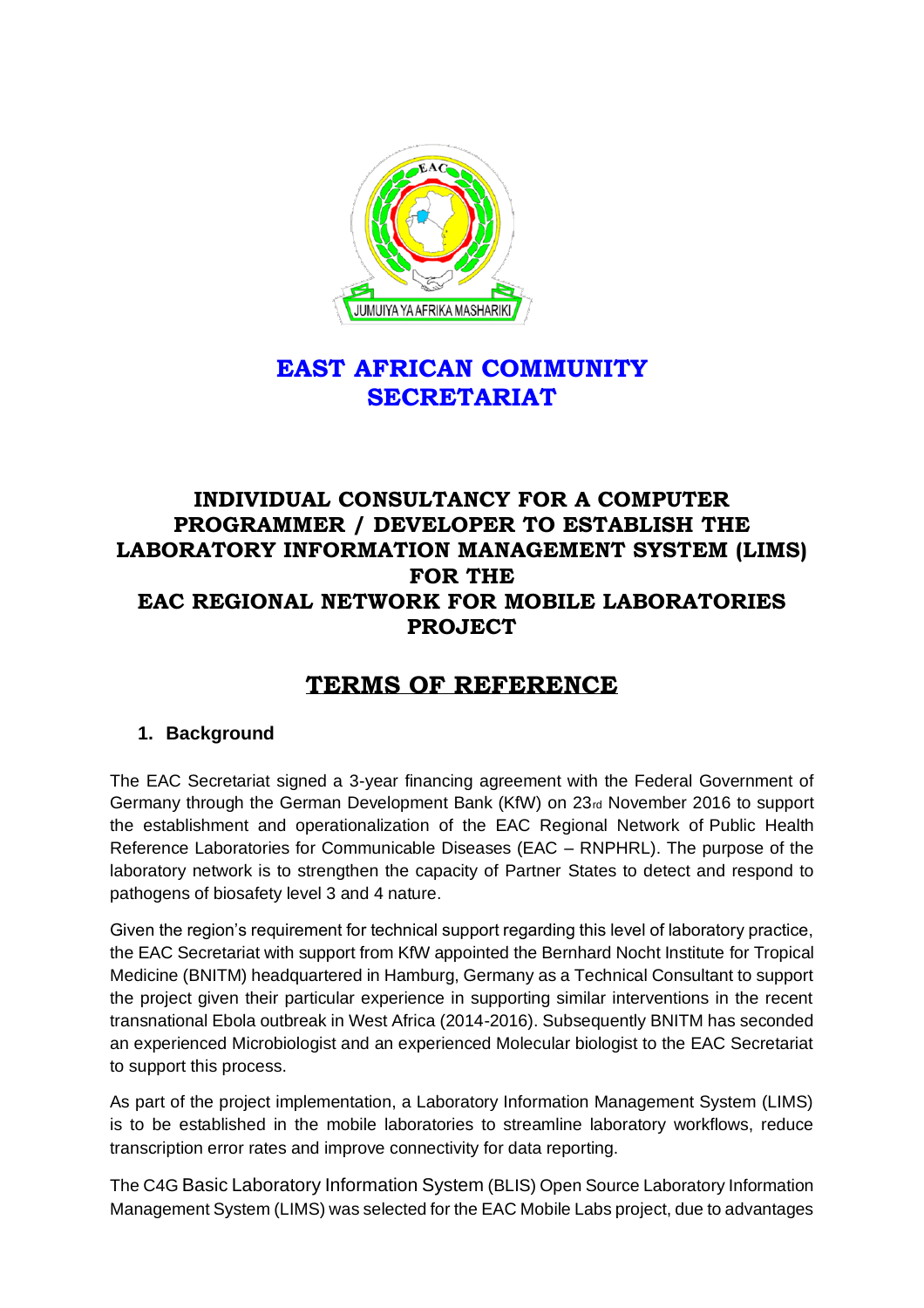of BLIS including that it is open source, Web based, interoperable with the existing LIMS used in the various Partner States and that it can be integrated with DHIS-2 system that is used both regionally and nationally. Other capabilities of the C4G BLIS include capturing data offline that can be synchronized later when the network becomes available and the ability to use a mobile app which have GIS enabled IDSR for tracking samples. One limitation of the C4G BLIS LIMS however, was that it does not currently contain a module to manage the biobanking of samples, which is a key component of the EAC mobile laboratory project. However, an existing open source biobanking module can be interfaced with the C4G BLIS to address this.

## **2. Objective of the Assignment**

The overall objective of the assignment is to establish the LIMS for the EAC mobile labs through customizing the C4G BLIS in order to meet both technical and operational requirements. Customization will include among other things, sample workflows and direct interfacing with key laboratory equipment, including the PCR and ELISA machines.

## **3. Scope of the work**

The consultant will be based at the East African Community headquarters in Arusha, where the mobile training labs are stationed. He/she is expected to work with the Health experts and ICT experts at the EAC HQs and the National Public Health Laboratories in the EAC Partner States to establish the C4G BLIS LIMS for the EAC mobile labs.

The consultant will be responsible for undertaking the following tasks:

- i. installation of the system on the Server (Linux or windows based, HTML, PHP, JS, SQL)
- ii. setup an graphical user interface for patient's data
- iii. setup workflow of samples in the LIMS
- iv. setup equipment and consumables
	- implementation of API to PCR machine
	- implementation of API to ELISA
- v. developing a result reporting system to hospitals/health facilities
- vi. establish the report of data to the respective NPHL databases in each Partner State (integrated API)
- vii. setup interface to internal biobanking software
	- $\rightarrow$  A proper open source biobanking software, easy to integrate into the LIMS
	- (e.g. Open Specimen with similar architecture)
	- $\rightarrow$  Installation of the biobanking software
	- $\rightarrow$  Implementation of storage types, container types, sample types, etc. in the biobanking software
- viii. establish interface to NPHL biobanking software in each Partner State
- ix. establishment of statistical reports (aggregated data) for each lab

Implementation of security arrangements:

- i. development of a system of access control and role management
- ii. establishing of automated backup
	- local backup on an external hard drive
	- backup on a regional Server (EAC) for disaster recovery, but also for advisory reasons (QC)
- iii. ensure system stability by installation of a RAID system
- iv. documentation of strategies for security arrangements, e.g. disaster recovery, storage locations, access, passwords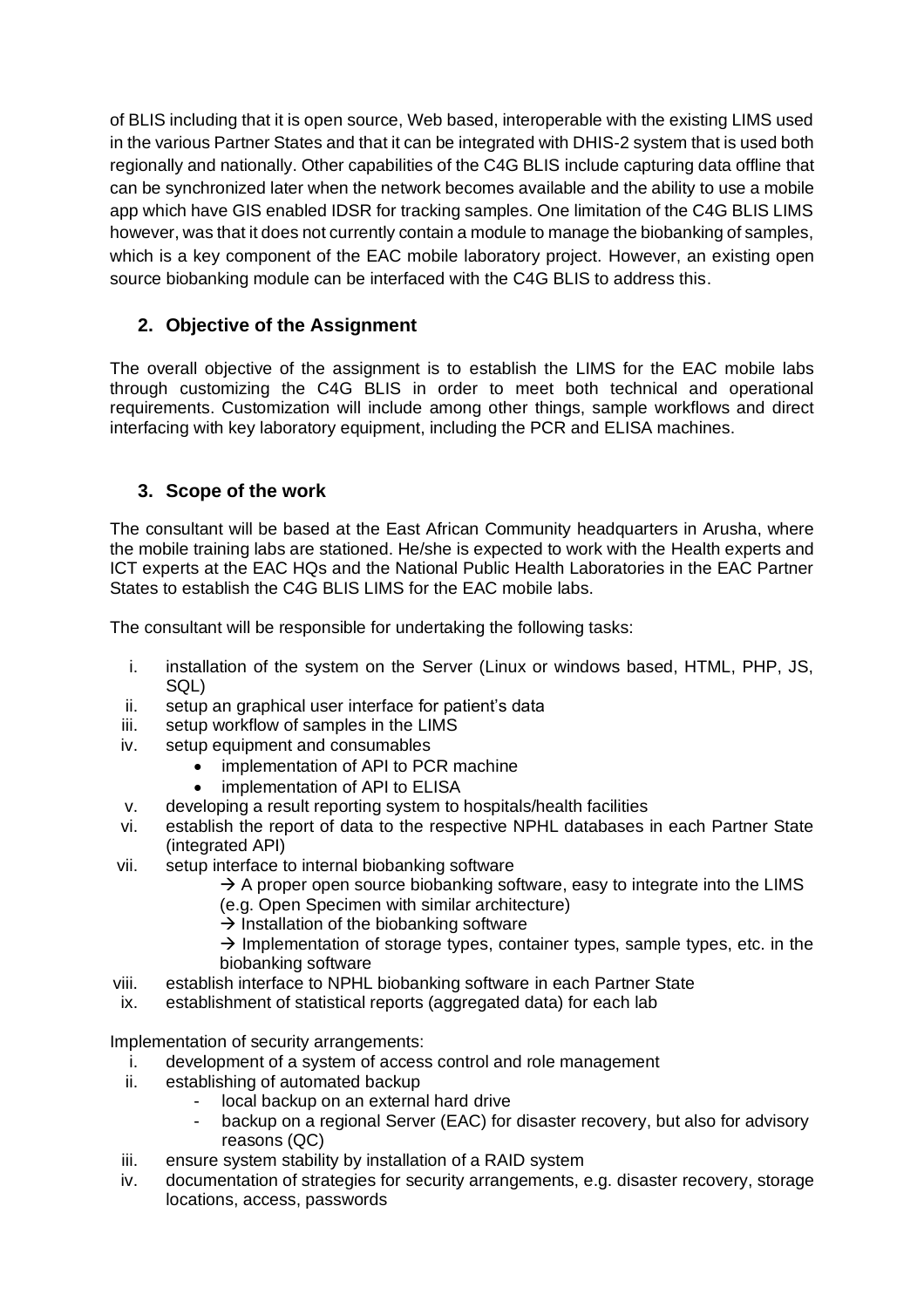- v. secure storage of the hardware with regulated access (physical security)
- vi. establishing encrypted external connections (DHIS2, Backup to EAC, NPHL Biobank)

### **4. Methods and Tools**

The consultant will identify the most appropriate methodology for undertaking the assignment.

#### **5. Key deliverables of the consultant**

The consultant should submit the following key deliverables,

- LIMS implementation strategy and schedule of work: Outlining details of activities with proposed methodology and timeline/delivery dates
- Production of a prototype LIMS customized for the EAC mobile lab workflows, ready for testing at the EAC HQs and in Partner States.
- Final configured LIMS for roll out across mobile labs in the EAC Partner States

#### **6. Timeline**

The LIMS consultant is expected to establish the prototype LIMS with configured workflows for the EAC mobile labs by  $30<sub>th</sub>$  December 2019, ready for testing in the Partner States.

The final validated LIMS should be ready by 31st January 2020.

#### **7. Duration**

Contract Period: proposed 60 working days from 1st November 2019.

#### **8. Place of assignment**

EAC Secretariat, Arusha, United Republic of Tanzania

#### **9. Payment**

Payment will be made according to EAC financial rules immediately after full delivery of the product against presentation of an original invoice that lists the provided services in detail (e.g. Schedule, timelines, products).

#### **10.Intellectual Property**

All contents pertaining to this project (source codes, documentary, audio, digital, cyber, project documents, etc) belonging to the client, which the Consultant may come into contact with in the performance of his/her duties under this consultancy shall remain the property of the Client who shall have exclusive rights over their use. Except for purposes of this assignment, the contents shall not be disclosed to the public nor used in whatever without written permission of the Client in line with the national and International Copyright Laws applicable. In this context the client may be the EAC Secretariat, Partner States or any other EAC Stakeholder.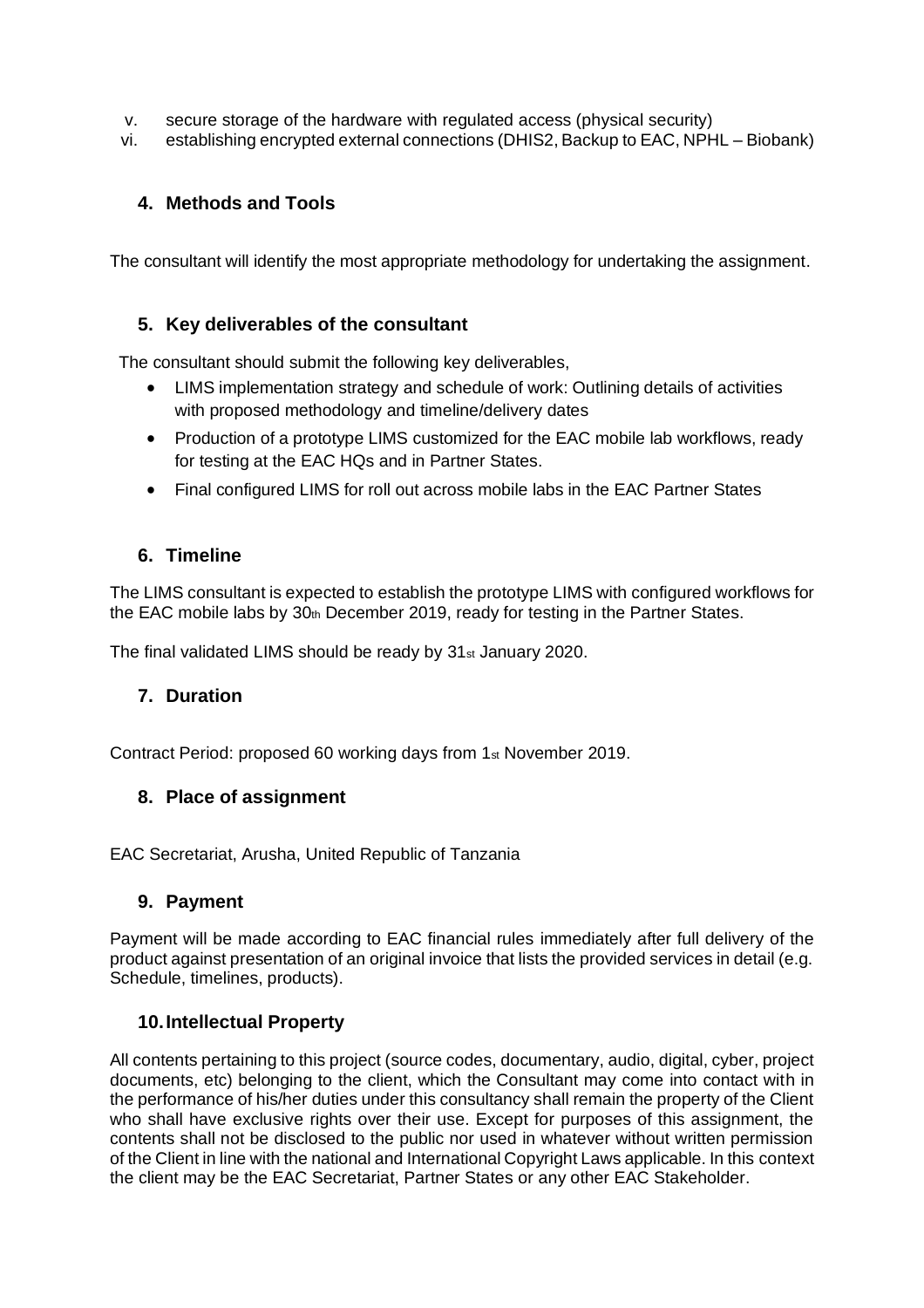### **11.Contractual arrangements and Supervision**

The Consultant will be hired under EAC terms of contract and supervised by the EAC Health department solely for the purpose of delivering the above outputs, within the agreed time frame.

EAC Secretariat shall provide necessary support to the Consultant in order to execute the assignment during the duration of the consultancy. These shall include:

- Access to relevant project documents necessary for execution of the duties under this consultancy;
- ii. Assist to arrange appointments for discussing with either EAC Secretariat or Ministry or NPHL officials in Partner States

## **12.Submission of the Consultancy Proposal**

Applicants are required to submit the following:

- A Technical Proposal: Letter of Interest, stating why s/he consider to be suitable for the assignment; availability, experience.
- Financial proposal indicating consultancy fee and a breakdown of expenses (unit price together with any other expenses) related to the assignment.
- Detailed methodology on the approach and implementation of the assignment;
- Personal CV and
- At least two work references contact details (e-mail addresses) of referees (firms for whom you've produced similar assignments).
- The proposals must be submitted in separate sealed envelopes (the technical proposal in one envelope and the financial proposal in another envelope) but both envelopes placed in one large envelope.
- In case of a firm, the firm must submit evidence that it is legally registered (certificate of company registration and Tax Identification Number - TIN)

## **13. Expected Profile of the Consultant (Individual)**

The consultant(s) is expected to have the following competences, experience, academic and technical background:

- i. University degree in one or more of the following areas: ICT, Computer Science/Engineering, Health Informatics, Health Management Information Systems.
- ii. Qualifications or experience in Public Health, Health Sciences or Laboratory environment are an added advantage.
- iii. At least 2 years' experience and skills in designing, developing and maintaining LIMS, preferably C4G BLIS, and provide evidence of at least two (2) previous copies of contracts / orders of similar assignments
- iv. Proven ability in Computer programming especially for Free and Open Source Software
- v. Have technical Expertise in Linux and/or windows based, HTML, Php, JS, SQL, Apache, PostgreSQL database, Web Framework, Knowledge and experience of CSS and HTML
- vi. Prior experience in working with EAC and/or any other major national or multi-national companies/institutions is added advantage
- vii. Strong communication skills Excellent knowledge of written and spoken English is desirable, Fluency in French is an added advantage